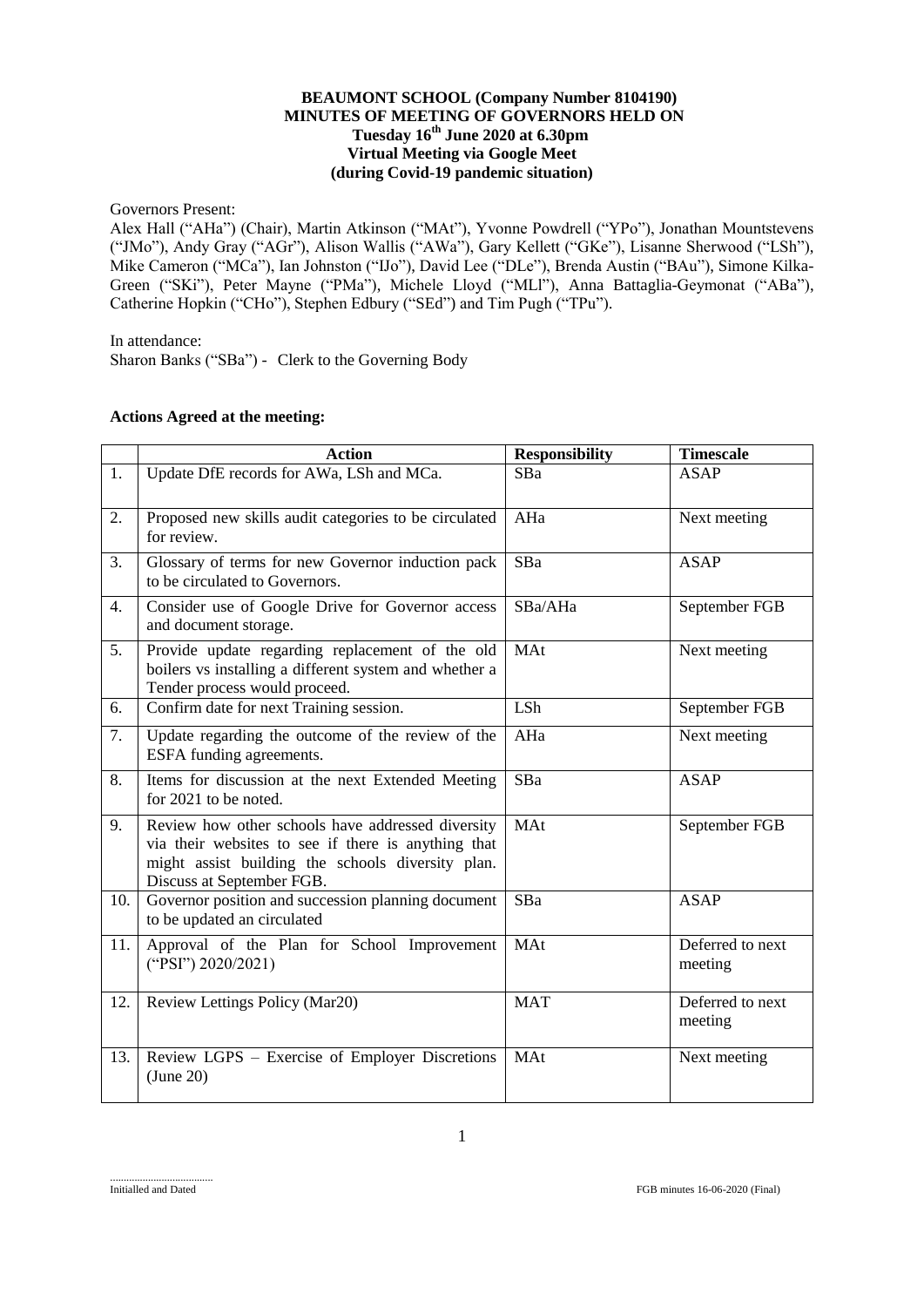| 14. | Fixed Asset Policy (July 20)                         | <b>MAt</b> | Deferred to next<br>meeting         |
|-----|------------------------------------------------------|------------|-------------------------------------|
| 15. | Schedule for Financial Delegation (Jul 20)           | <b>MAt</b> | Deferred to<br>September<br>meeting |
| 16. | Complaints File review and handover                  | AWa/IJo    | September<br>meeting                |
| 17. | <b>Update Child protection Self Review Checklist</b> | <b>SBa</b> | <b>ASAP</b>                         |
| 18. | Strike off the BeauSandVer Company                   | SKi/SBa    | <b>ASAP</b>                         |

#### **1. Apologies for Absence**

All governors were present at the meeting and the meeting was quorate. AHa thanked all Governors for making the time to attend this virtual meeting.

### **2. Declaration of any conflict of interest foreseen in relation to agenda items and undertaking to declare any that arises in the course of the meeting**

Governors were reminded that anyone with a conflict of interest must declare it, withdraw from the meeting and take no part in any discussion or decision on the matter. None was declared.

### **3. To receive notification of any other business for item 17**

Two items of additional business were raised.

The first item related to the appointment of Governors and the second related to the approval of the 2020/2021 Budget as recommended by the Resources Committee.

It was agreed that item one would proceed at this point of the meeting and that the budget would be reviewed at item 17.

With regards to the first item of AOB, it was noted that due to Covid-19, the move to the new Articles of Association for the Academy and associated required changes to the Governing Board structure had been delayed. It was therefore noted that some housekeeping was required in order to continue to comply with the current Articles.

It was noted that, when AHa's term as Governor was reviewed and renewed in November 2018, AWa's term as Governor should also have been reviewed and renewed, but due to an administrative oversight, this had not happened. Therefore it was proposed that AWa be re-appointed for the usual 4 year term to November 2022, as of November 2018. This action was unanimously passed. It was agreed that SBa would update the DfE records accordingly.

*SBa*

It was also noted that two Parent Governor roles had expired during the Covid-19 lockdown period on 31 March 2020. After a discussion regarding the best way to address this, it was unanimously agreed that (whilst greater diversity needed to be built into the new structure), until the Governing Body was in a position to review this, it was appropriate to reappoint these Governors but in the capacity of Community Governors (until the new structure could be adopted), due to the valuable skill sets that they brought to the Governing Body. Therefore, it was unanimously agreed that LSh and MCa be appointed as Community Governors,

Initialled and Dated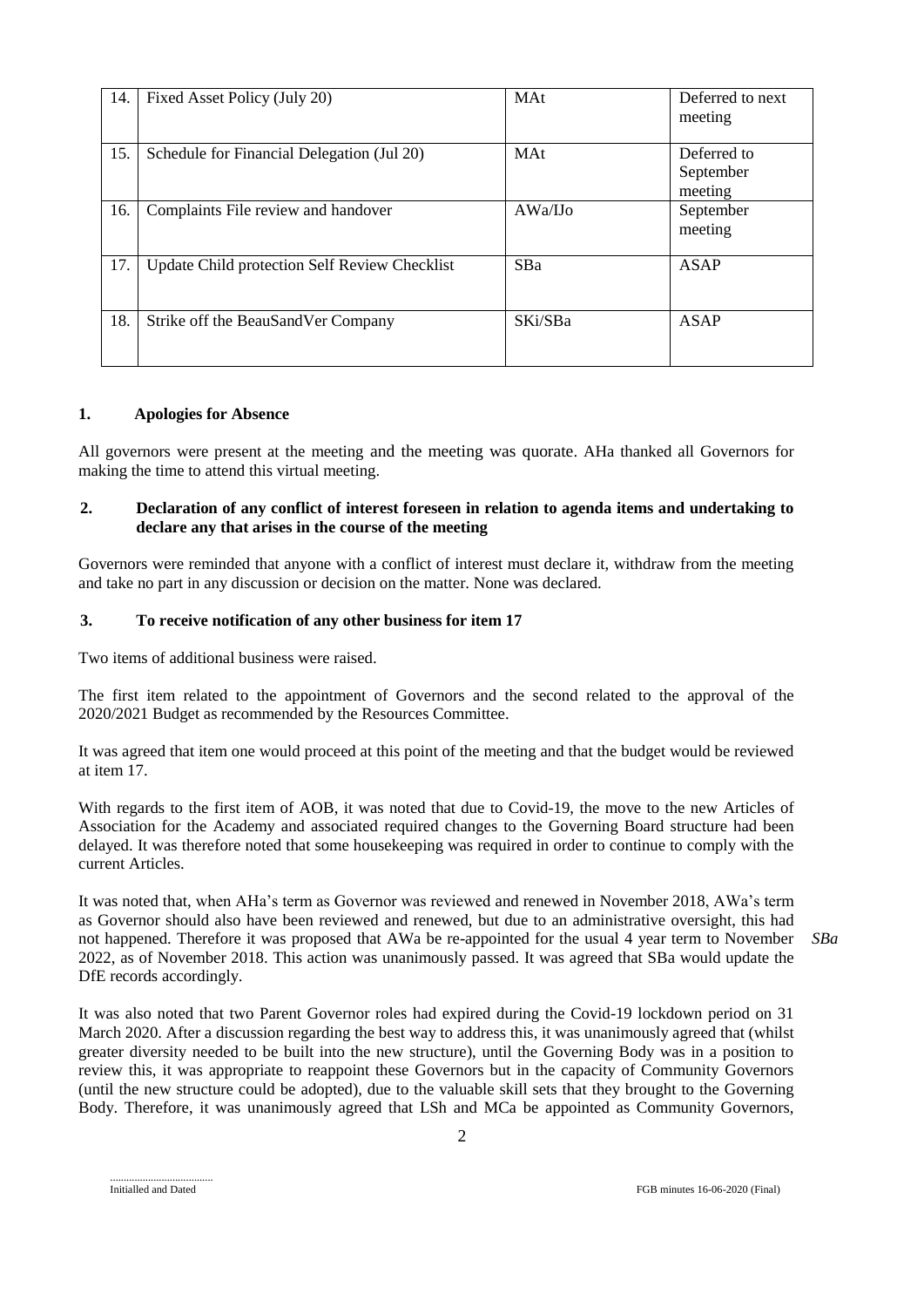effective from 1 April 2020 for a period of 4 years to 31 March 2024, but it was also noted that these positions would be reviewed within the next 12 months as part of the Governing board restructure required when the new Articles of Association were adopted. It was noted that an item in relation to this should be included in the September 2020 Agenda. *SBa SBa*

With regards to carrying forward two vacancies for Parent Governors in the short term, it was also noted that under the current Covid-19 DfE guidance, it was possible to carry forward Parent Governor vacancies until such time that these could be filled. It was agreed that, in the absence of an online voting process and as not all parents had access to the necessary technology, the parent election process would be conducted in September so that all parents had the same opportunity to apply. It was agreed that SBa would update the DfE records accordingly. If the new Articles were adopted in the meantime, the Governing Body would be restructured in accordance with those.

## **4. Approval of minutes of the meetings on 6 th February 2020 and matters arising and the notes of the extended meeting on 27th February 2020 and matters arising.**

The minutes of the meeting on  $6<sup>th</sup>$  February 2020 were agreed as drafted. The action points from the meeting were considered as follows:

|                  | <b>Action</b>                                                                                                                                                                      | <b>Responsibility</b> | <b>Timescale</b> | <b>Update</b>                                                                |
|------------------|------------------------------------------------------------------------------------------------------------------------------------------------------------------------------------|-----------------------|------------------|------------------------------------------------------------------------------|
| 1.               | Finalise the next steps with regards to the<br>structure of the governing body now that the<br>proposed Articles of Association have been<br>approved by the Charities Commission. | AHa/SKi               | <b>ASAP</b>      | hold<br>On<br>pending<br>full<br>return<br>to<br>after<br>school<br>Covid-19 |
| 2.               | Finalise Governors' participation in<br>the<br>morning session of the Extended Meeting day<br>on 27 <sup>th</sup> February 2020.                                                   | SBa                   | <b>ASAP</b>      | Complete                                                                     |
| 3.               | Proposed new skills audit categories to be<br>circulated for review.                                                                                                               | AHa                   | <b>ASAP</b>      | Postponed to<br>next meeting                                                 |
| $\overline{4}$ . | Update regarding the outcome of the review of<br>the ESFA funding agreements.                                                                                                      | AHa                   | Next meeting     | <b>July FGB</b><br>(see below)                                               |
| 5.               | Devise Glossary of Terms for New Governor<br><b>Induction Pack.</b>                                                                                                                | PMa                   | <b>ASAP</b>      | Complete                                                                     |
| 6.               | Consider use of Google Drive for Governor<br>access and document storage.                                                                                                          | AHa                   | <b>ASAP</b>      | September<br>FGB                                                             |
| 7.               | Close the BeauSandVer Trust company.                                                                                                                                               | SKi/SBa               | <b>ASAP</b>      | On agenda                                                                    |
| 8.               | Provide update regarding replacement of the<br>old boilers vs installing a different system and<br>whether a Tender process would proceed.                                         | MAt                   | <b>ASAP</b>      | In progress                                                                  |
| 9.               | ParentView online survey to be completed by<br>Parent Governors.                                                                                                                   | Parent<br>Governors   | Next meeting     | On hold                                                                      |
| 10.              | Complaints Policy to be updated prior to<br>posting to the school's website.                                                                                                       | SBa                   | <b>ASAP</b>      | Complete                                                                     |
| 11               | Confirm date for next Training session.                                                                                                                                            | LSh                   | <b>ASAP</b>      | On hold                                                                      |
| 12               | Prepare and circulate a summary of the<br>changes to the corrected set of accounts from<br>the auditors to be circulated to the Governors<br>for their final approval.             | MAt/SBa               | <b>ASAP</b>      | Complete                                                                     |

*SBa*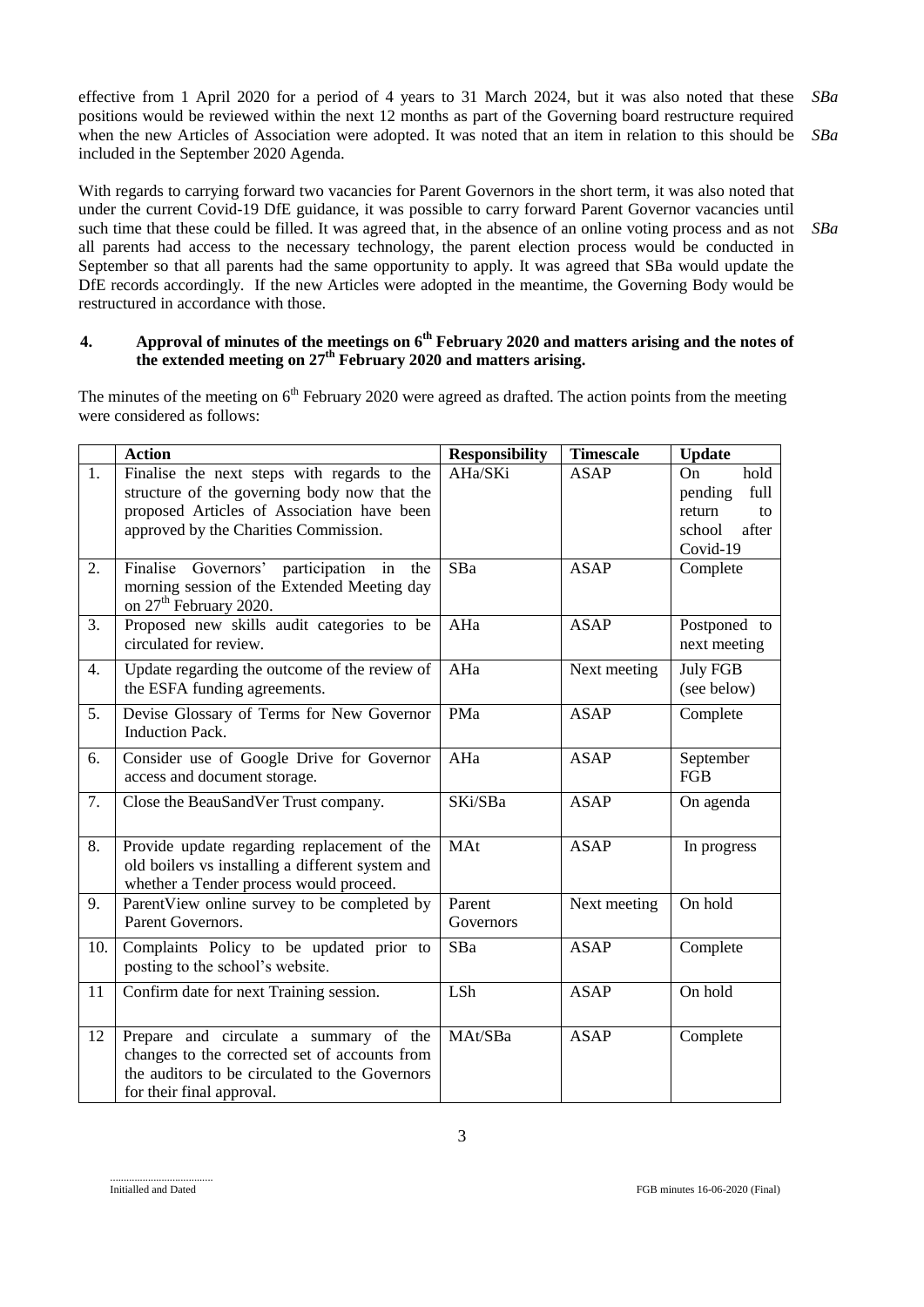| -13 | Confirmation that the final accounts were   MAt<br>lodged with the ESFA and Companies House.                                   | ASAP        | Complete              |
|-----|--------------------------------------------------------------------------------------------------------------------------------|-------------|-----------------------|
| 14  | Revisions to the $6th$ Form Admissions   MAt/SBa<br>Procedure to be updated and circulated to<br>Governors for final approval. | <b>ASAP</b> | On next CTL<br>Agenda |

In relation to item 4 above, it was noted that this was connected to the CIF bid and therefore the next steps would be reviewed once the outcome of that bid was known. *AHa*

In relation to item 5 above, it was requested that a copy be circulated to Governors and be included as a reference document once the Google Docs area for Governors was set up. *SBa*

With regards to the review of the meeting notes from the last Extended Meeting held on  $27<sup>th</sup>$  February 2020, the following items were noted:

- Regarding Self-Assessment, it was agreed that in general, the school had made good progress and it made sense to add a review again to the agenda for the next Extended Meeting in 2021.
- Further it was noted that, when appointing for the new structure when the new Articles of Association were finalised, it was important to consider the best way to source trustees with skill sets and cultural backgrounds that would assist in further diversifying the current Governing body.
- Finally, it was noted that AHa was in the process of reviewing the 2020 vision statement and that (in light of Covid-19) the LT Away weekend had not proceeded, and so the vision document had not been reviewed by LT. It was therefore appropriate to delay further discussion until the next Extended Meeting.

#### *SBa*

#### **5. Committee reports and updates:**

#### **A. Resources**

It was noted that the minutes of the last committee meeting were not yet available for review due to the close proximity of the two meetings but would be circulated in due course. There were no questions arising.

GKe noted that at the last Resources Committee Meeting on  $10<sup>th</sup>$  June 2020 the SEC and CIF budgets had been reviewed. It was also noted that (due to Covid-19) it was now too late in the year to justify the production of a revised mid-year budget as a result of staff workloads and given that the 2020/2021 budget had just been received for approval by Governors. This was agreed.

#### **B. Community, Teaching and Learning**

It was noted that the last committee meeting had been postponed due to Covid-19 therefore there were no minutes available. The postponed meeting was due to take place on 30 June 2020. There were no questions arising.

#### **6. Acknowledgement of receipt and review of the Management Accounts**

Governors noted the monitoring reports for Period 5 (January 2020), Period 6 (February 2020), Period 7 (March 2020) and Period 8 (April 2020) which had been distributed to Governors for review prior to the meeting. There were no questions arising. It was also noted that these reports had been reviewed in detail at the Resources Committee meeting the week before.

## **7. Equality Objectives Action Plan Progress**

......................................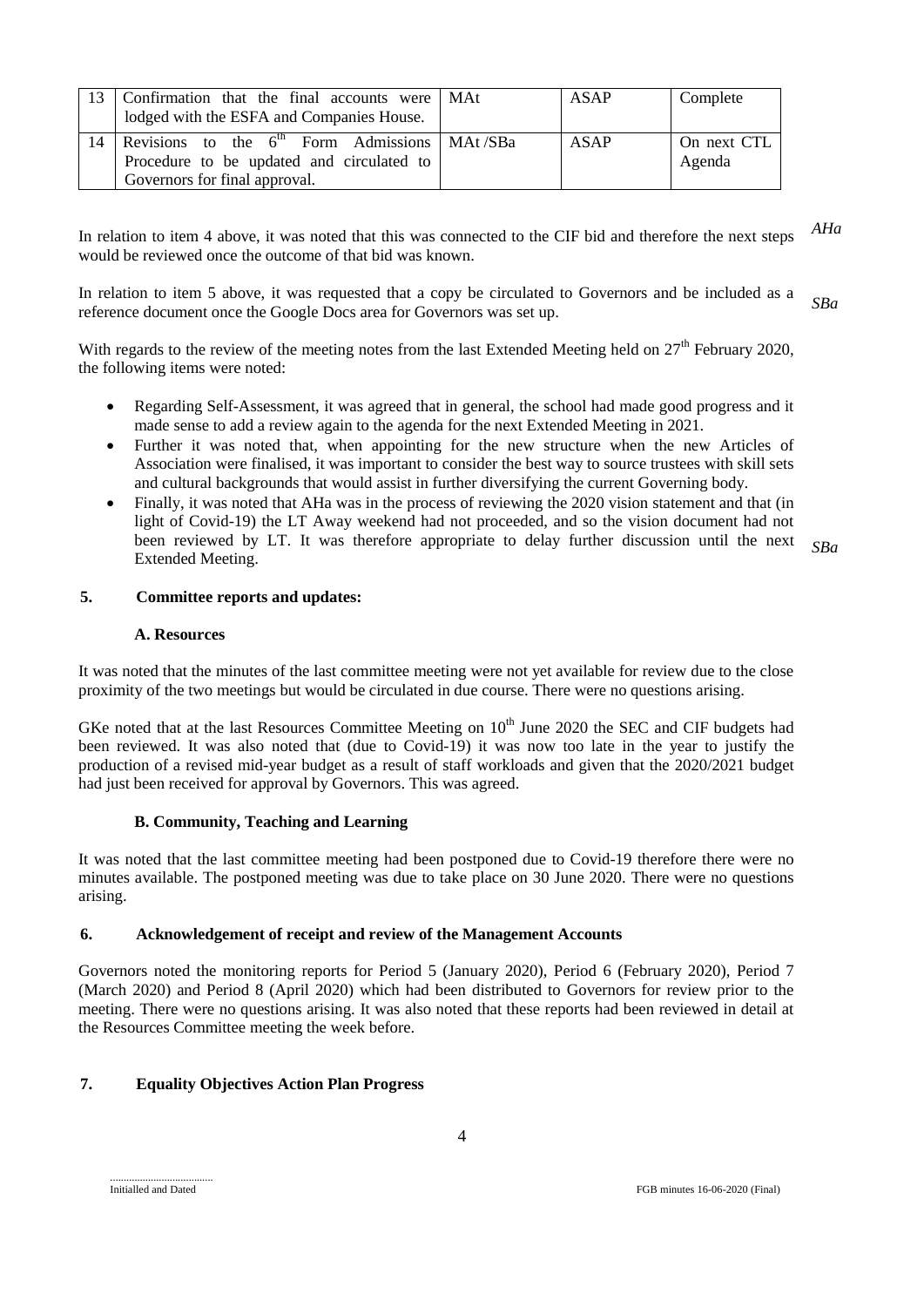Governors had considered the Equality Objectives Action Plan Progress report which had been circulated prior to the meeting.

MAt reported that the current focus had been on getting vulnerable students into school, ensuring assemblies covered diversity issues and that the school had also approved a change to the school uniform to support greater diversity.

Governors asked if an item could be added in relation to creating more diverse leadership and how these opportunities could be created both within school and the Governing Body. It was suggested that there might be value in speaking to other schools about what they are doing and looking at their websites and what they are doing. SBa was asked to add this as an item to discuss at the first meeting of the new school year. *MAt SBa*

Governors commended the school on the equality initiatives and looked forward to the next review in the Autumn Term.

## **8. Chair's Update**

Regarding Governor positions and succession planning, Governors had reviewed the updated responsibilities table which had been circulated in advance of the meeting.

One change was noted, which was to remove MCa from the Admissions group due to there being potential for a conflict of interest.

In addition, given the current circumstances, AHa agreed to continue as Chair of Governors for the time being. On this basis, the document was formally agreed with effect from September 2020. SBa agreed to update and circulate the document. *SBa*

With regards to formally ratifying Berkin as the new Cleaning Contractor, it was noted that a formal procedure had taken place and after careful consideration, the panel had recommended Berkin as the new Cleaning Contractor. This appointment was unanimously approved by the Governors and formally ratified.

## **9. Head's Update**

It had been requested in advance of the meeting that the draft PSI for 2020/2021 be deferred to the next meeting due to the current workload in relation to Covid-19. *SBa*

MAt formally extended an enormous thanks to all the staff for their tireless efforts in relation to making it possible for Year 10 and Year 12 students to return to school that week in the capacity outlined by the Government. It was noted that the system was working really well and the school had welcomed the return of these students to the school.

It was noted that the school had accommodated as many students as they could within the guidelines stipulated by the DfE but felt frustrated that it was not possible to do more - particularly for Years 7-9. It was noted also that whilst the school was following Government guidance in respect of the numbers of students that could be in school, and arguably doing more than some other schools, the school was also hoping that new guidance would also allow some intervention at the lower levels of the school (Years 7-9).

MAt reported that Year 12 would be sitting online exams the following week and that a virtual  $6<sup>th</sup>$  Form induction was scheduled for 23/24 June. MAt passed thanks to Sarah Hosegood for arranging the virtual induction. It was noted that it was likely that the Year 6 induction evening would follow a similar format.

With regards to planning for September, it was noted that the format for the return to school was still unclear with the unions suggesting that the school be prepared for a full start or half in and half out, but to also to be ready for a second lockdown if a second spike occurred. MAt reported that, regardless of the decision made, the Heads of Department were focussing on curriculum planning and identifying key items that were well

5

<sup>......................................</sup>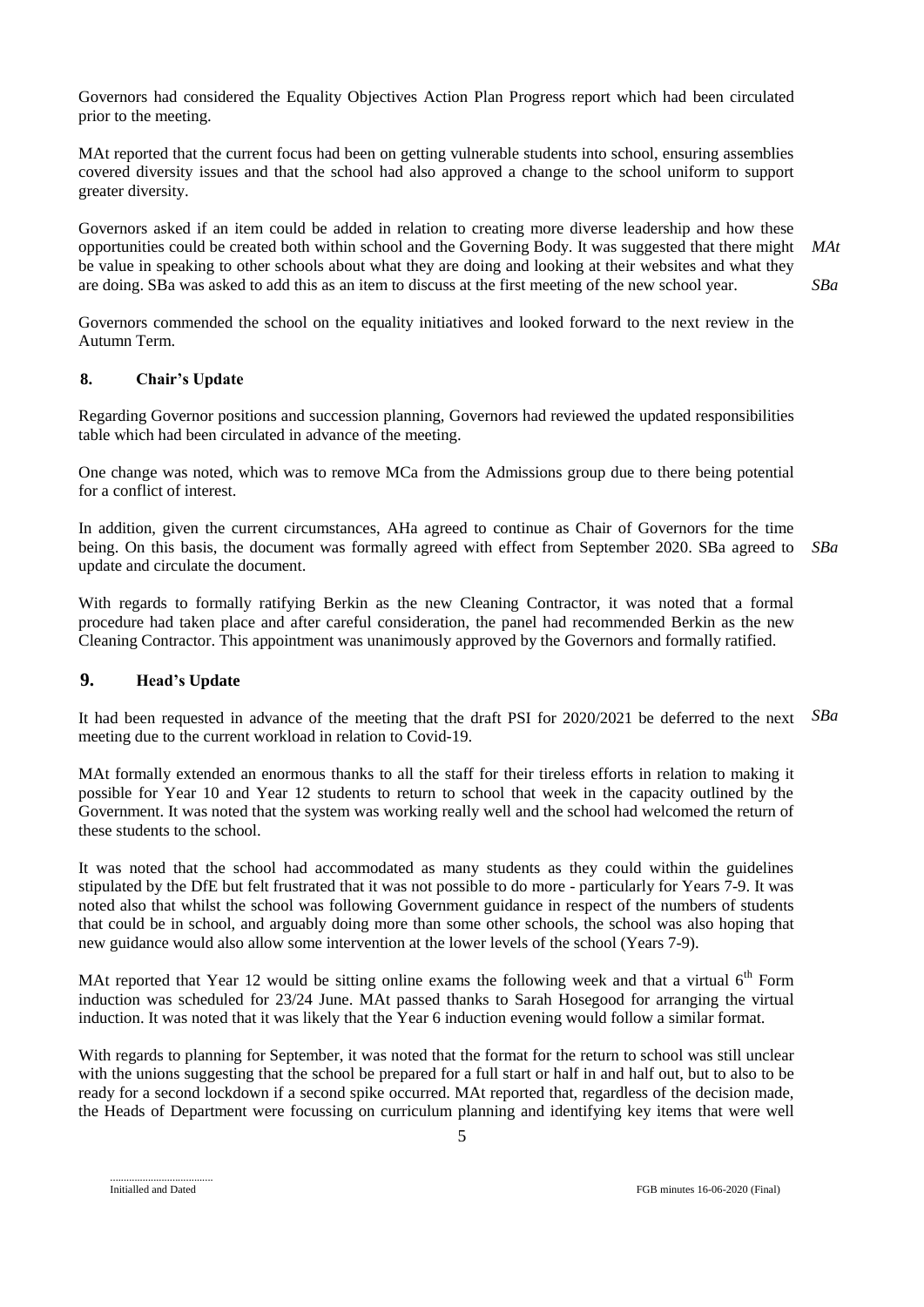supported by the online format.

It was noted that the option of a summer school was not being considered as many staff had not had a break since February half term due to the Covid-19 pandemic.

Regarding staffing, MAt was pleased to report another year of low staff turnover. It was noted that 2 Maths teachers and a history teacher had been appointed. In addition MAt announced that AGr and Natalie Moody would take on the roles of Heads of KS3 and KS4 respectively in order to further supplement the pastoral team. MAt was pleased to report that Laura Dine had agreed to stay on as a German Teacher supporting the Year 11 students moving to Year 12.

It was noted that a maternity leave cover for administrative support in the  $6<sup>th</sup>$  form was in the process of being advertised to commence from September.

Governors asked if any parents of Year 10 or Year 12 students had kept their students at home. MAt advised that 100% of the students who said they would be attending had attended. It was noted that there were 8 students not attending school due to shielding and that they were covered by their EHCPs.

Governors thanked MAt for his update.

### **10. Update on SEC2 and CIF Project**

MAt reported that the old science block had now been fully demolished and that he had been pleased with the progress.

In addition, it was noted that the steel for the new dining area had been installed and that it was expected to be completed for September. MAt reported that this project was currently 3 weeks behind schedule.

Governors thanked MAt for his update.

## **11. Safeguarding**

YPo reported that the school continued to have weekly or fortnightly phone calls with students not attending school where there were concerns.

YPo referenced a video made to support the Year 10 students' return to school which covered everything from their desks to the one-way (social distancing) system, washing hands and Behavior Policy in terms of expected behavior for students, in order to assist in keeping students safe from Covid-19 whilst in school.

It was noted that a similar video had also been created for staff.

Governors thanked YPo for her update.

#### **12. Review of the Complaints File**

It was noted that, due to Covid-19, the reviewing Governor had not been into school, therefore the file had not been reviewed.

MAt talked the Governors through a couple of complaints which he had received and Governors were supportive of the ways in which they had been addressed.

It was agreed that, as the responsibility for this area was transferring to another Governor from September, the current Governor would conduct a final review in July with the Governor to whom the responsibility was passing to, as part of the handover effective from September. *AWa/IJo*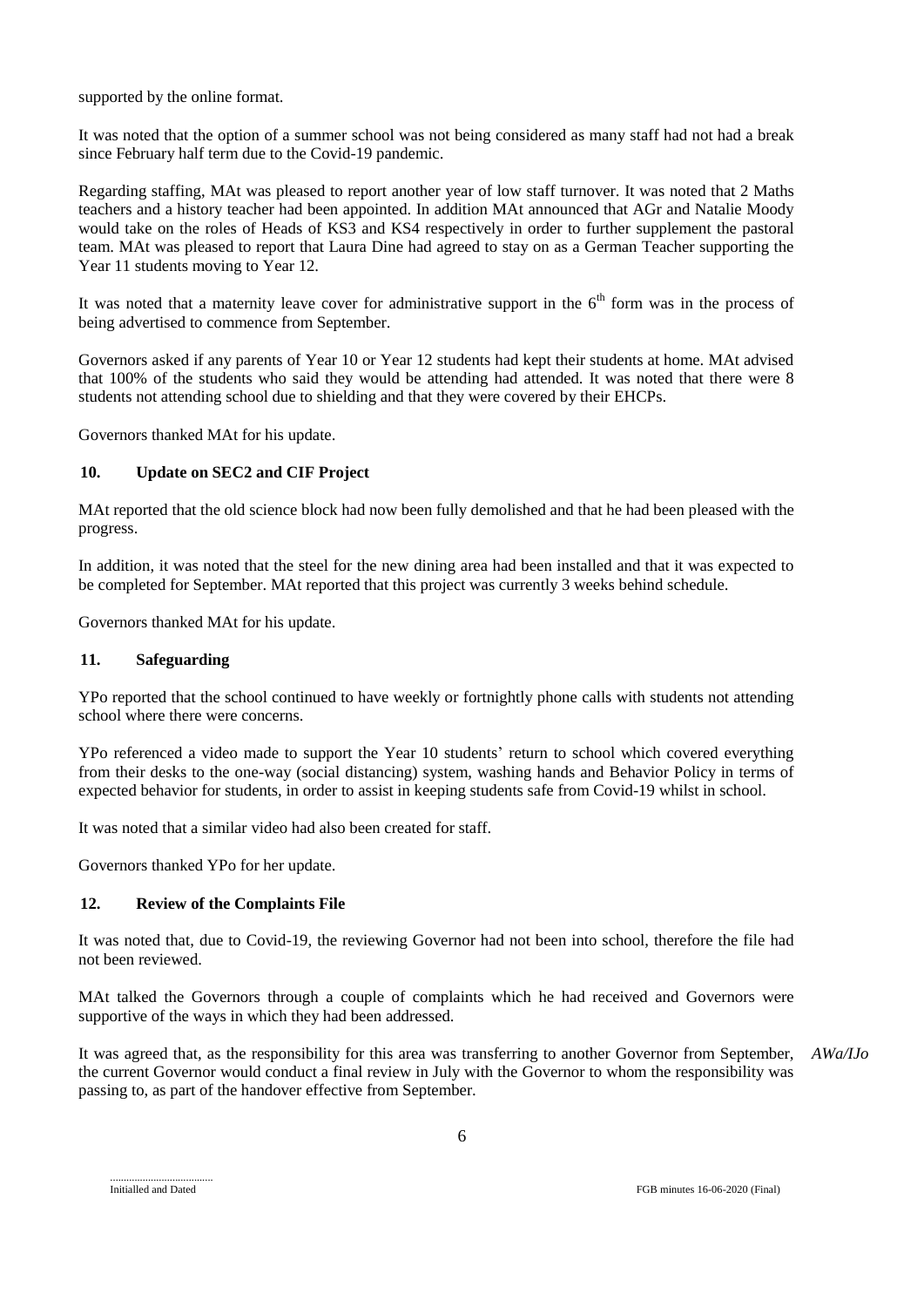## **13. Child Protection – self review checklist (schools progress vs action plan)**

Governors reviewed the updated checklist which had been circulated for review in advance of the meeting. It *SBa* was noted that the changes were minimal and it was agreed for SBa to update.

## **14. Agree process to close the BeauSandVer Trust Company**

It was noted that SKi was in the process of drafting the necessary documentation to strike the BeauSandVer Trust company off the Companies House register, subject to the closure being approved by the Governors. The closure was agreed by Governors, and it was noted that SBa would follow the process to strike off the company. *SKi/SBa*

## **15. \* Policies – consideration and approval of the following policies (bearing in mind the responsibility to carry out an equality impact assessment in accordance with the school's Public Sector Equality Duty under the Equality Act 2010):**

Governors noted their responsibility as part of the review and approval of all policies and procedures to ensure that none of the policies/procedures approved had any disproportionate benefit or detriment and did not contain any discriminatory statements or have an adverse impact on any disadvantaged or vulnerable group.

## **i) consideration and approval of the following policies:**

## **a) Formal Adoption of the revised Child Protection Policy to support Covid-19 (June 20)**

Governors had considered the updated policy which had been distributed prior to the meeting. The policy was agreed.

## **b) Business Impact Analysis and Business Continuity Plan (Mar20)**

Governors had considered the updated Plan which had been distributed prior to the meeting.

It was noted that a review would need to be conducted after Covid-19 but until that time the current revised policy was agreed.

## **c) Lettings Policy (Mar 20)**

A request was made to defer the lettings policy to the next meeting. This was approved.

## **d) Risk Register (Mar 20)**

Governors had considered the updated Register which had been distributed prior to the meeting. The Risk Register was approved, but it was suggested that it be reconsidered after the pandemic period.

## **e) Risk Management Policy (Mar 20)**

Governors had considered the updated Risk Management Policy which had been distributed prior to the meeting. The Risk Management Policy was approved, but it was suggested that it be reconsidered after the pandemic period.

## **f) LGPS – Exercise of Employer Discretions (June 20)**

A request was made to defer the lettings policy to the next meeting. This was approved.